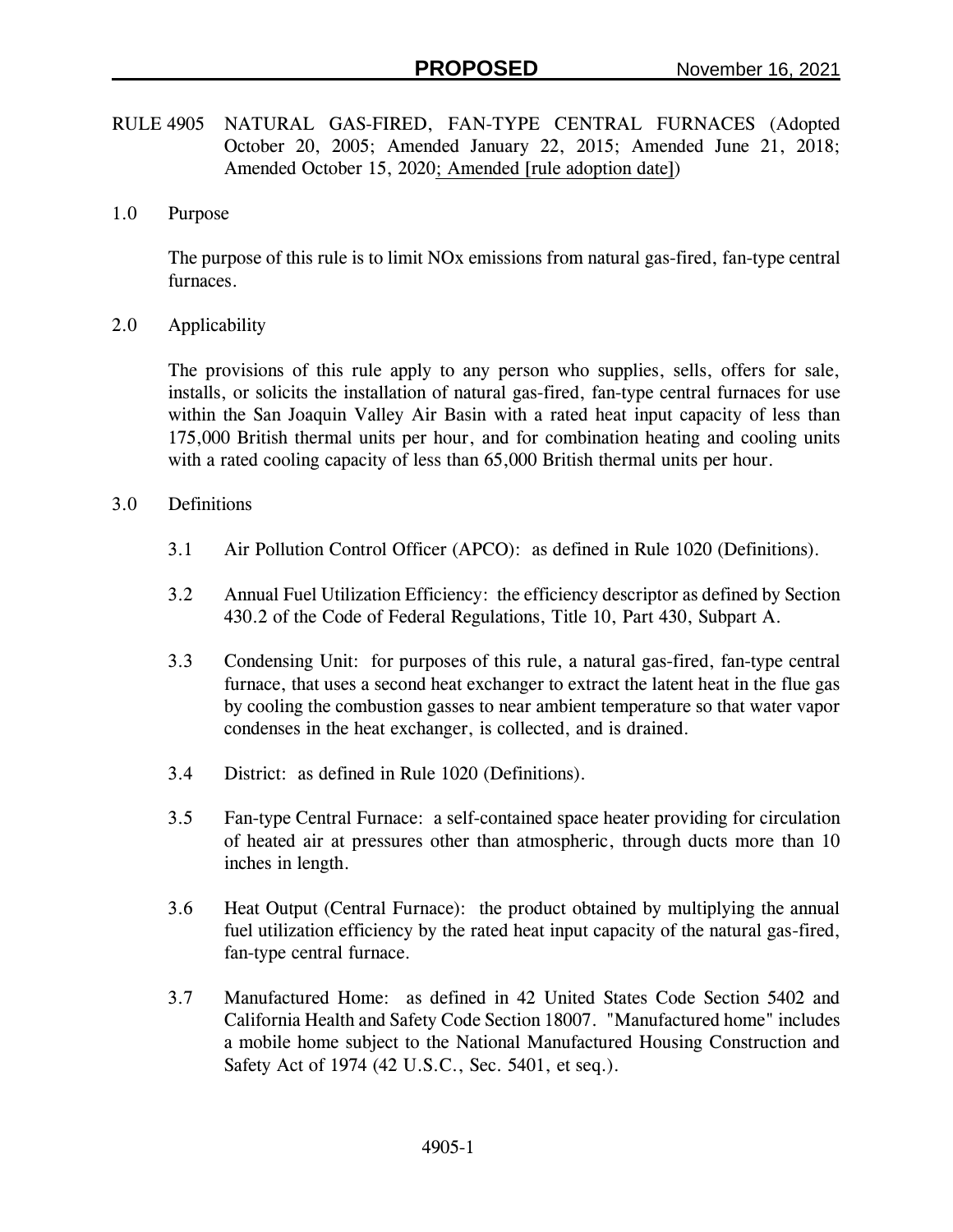- 3.8 Manufactured Home Unit: a furnace designed specifically and solely for installation to heat a manufactured home.
- 3.9 Natural Gas: a mixture of gaseous hydrocarbons containing at least 80 percent methane by volume, as determined according to Standard Method ASTM D1945- 64.
- 3.10 NOx: any oxides of nitrogen.
- 3.11 Rated Cooling Capacity: the amount of heat energy the cooling system can displace in one hour (British thermal units per hour), as specified on the rating plate of the cooling unit.
- 3.12 Rated Heat Input Capacity: the amount of energy consumed in one hour (British thermal units per hour), as specified on the rating plate of the combustion unit.
- 3.13 Responsible Official: for the purposes of this rule, for a corporation, a president or vice-president of the corporation in charge of a principal business function or a duly authorized person who performs similar policy-making functions; for a partnership or sole proprietorship, a general partner or proprietor, respectively.
- 3.14 Weatherized Unit: for the purposes of this rule, a natural gas-fired, fan-type central furnace designed for installation outside of a building, equipped with a protective jacket and integral venting, and labeled for outdoor installation.
- 4.0 Exemptions
	- 4.1 Propane

Any natural gas fired, fan-type central furnace that is not certified to meet 14 ng/J of NOx emissions and is to be installed with a propane conversion kit for propane firing only, in the San Joaquin Valley Air Basin, is exempt from Section 5.0, provided the manufacturer complies with the following:

- 4.1.1 The natural gas fired, fan-type central furnace is certified pursuant to Section 6.1 to have NOx emissions less than or equal to 40 nanograms per joule (ng/J) of heat output.
- 4.1.2 Effective on and after August 1, 2018, the carton or furnace is labeled to clearly display the following, or an alternative APCO-approved language: "This furnace is to be installed for propane firing only. Operating in natural gas mode is in violation of District Rule 4905."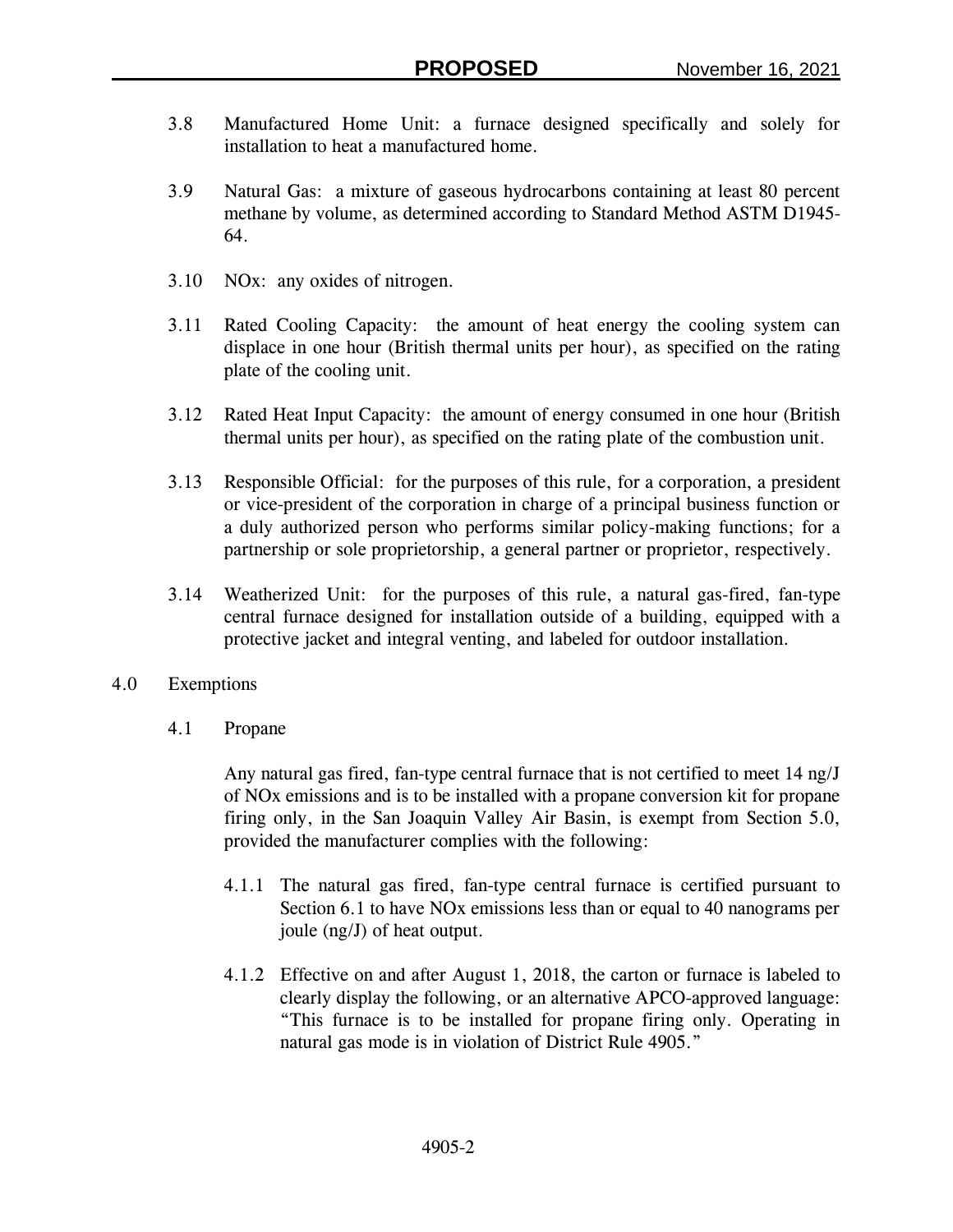### 5.0 Requirements

5.1 No person shall supply, sell, offer for sale, install, or solicit the installation of any natural gas-fired, fan-type central furnace unless it is certified pursuant to Section 6.1 and complies with the applicable emission limit in Table 1.

| Table 1 NOx Emission Limits and Compliance Schedule |                                                           |                  |  |  |  |  |  |
|-----------------------------------------------------|-----------------------------------------------------------|------------------|--|--|--|--|--|
| <b>Furnace Category</b>                             | <b>NO<sub>x</sub></b> Emission Limit<br>(nanograms/Joule) | Compliance Date  |  |  |  |  |  |
| Manufactured Home Units                             | 40                                                        | February 1, 2015 |  |  |  |  |  |
| Condensing Units                                    | 14                                                        | April 1, 2015    |  |  |  |  |  |
| Non-condensing Units                                | 14                                                        | October 1, 2015  |  |  |  |  |  |
| <b>Weatherized Units</b>                            | 14                                                        | October 1, 2016  |  |  |  |  |  |
| Manufactured Home Units                             | 14                                                        | October 1, 2018  |  |  |  |  |  |

### 5.2 Emissions Fee Option

Any manufacturer of units regulated by this rule may elect to pay a per unit emissions fee in lieu of meeting the 14 ng/J NOx emission limit in Table 1 of this rule, provided the unit is certified pursuant to Section 6.1 to have NOx emissions less than or equal to 40 ng/J of heat output and the manufacturer complies with the following requirements:

- 5.2.1 Prior to the phase one emissions fee start date specified in Table 2, pays a per unit emissions fee of \$290 for each condensing furnace and \$225 for each other type of furnace.
- 5.2.2 During phase one, specified in Table 2, pays the applicable per unit emissions fee for each condensing, non-condensing, weatherized, or manufactured home furnace.
- 5.2.3 During phase two, specified in Table 2, pays the applicable per unit emissions fee for each condensing, non-condensing, weatherized, or manufactured home furnace.
- 5.2.4 Units manufactured prior to the phase two fee end date specified in Table 2, may be supplied, sold, offered for sale, or installed into the San Joaquin Valley Air Basin for a period of no more than six months after the phase two emissions fee end date, provided the manufacturer pays the applicable per unit phase two emissions fee specified in Table 2, for each condensing, non-condensing, weatherized, or manufactured home furnace.
- 5.2.5 Submits to the APCO a compliance plan for each 12-month time period after the applicable Table 1 compliance date during which the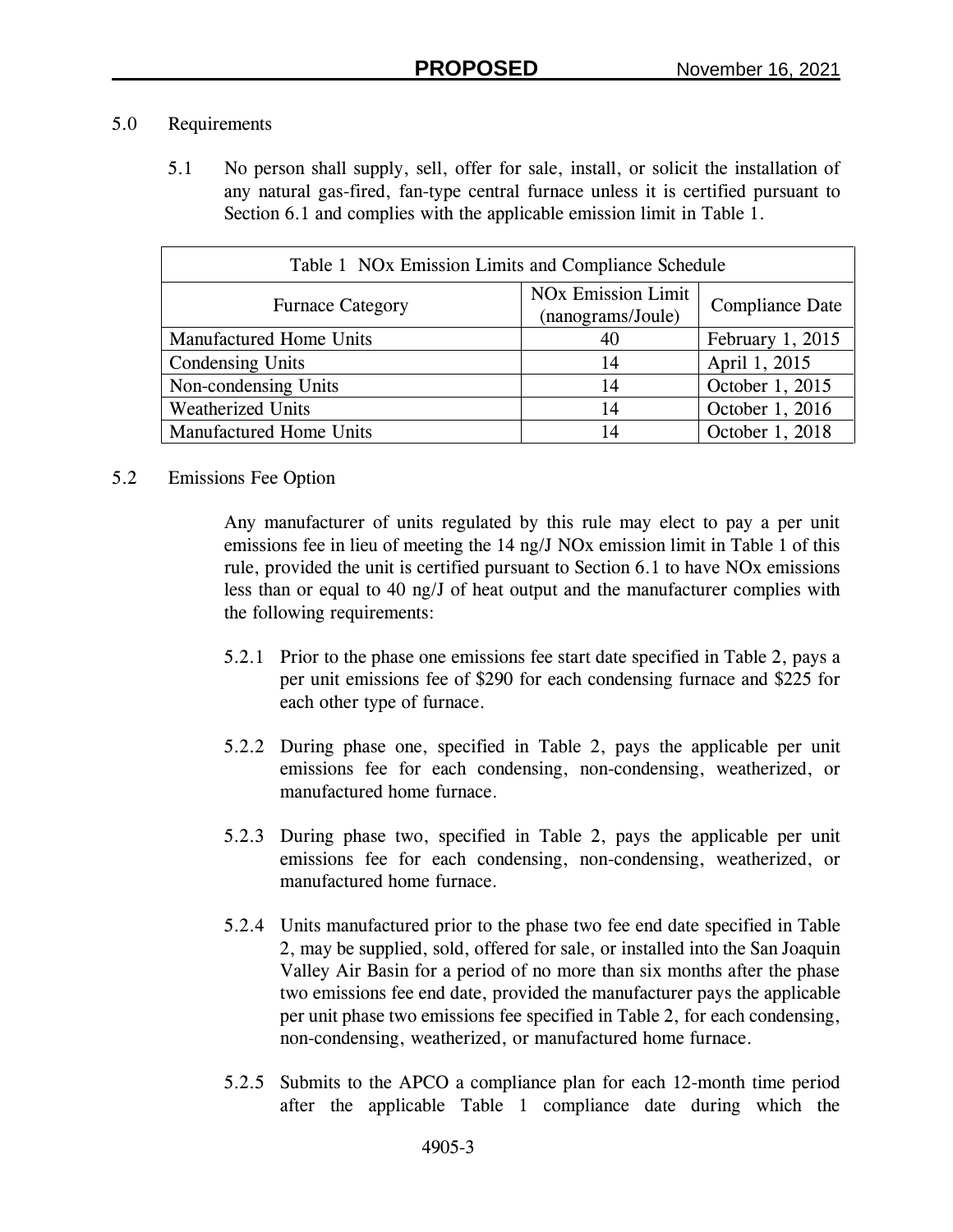manufacturer elects to pay the emissions fee in lieu of meeting the NOx emission limit. The compliance plan must be submitted no later than 30 days prior to the applicable compliance date. The compliance plan shall include the following:

- 5.2.5.1 A letter with the name of the manufacturer requesting the emissions fee option signed by a responsible official identifying the unit type and the 12-month emissions fee option compliance period that the emissions fees cover.
- 5.2.5.2 An estimate of the quantity of applicable units to be distributed or sold into the San Joaquin Valley Air Basin during the emissions fee option compliance period and supporting documentation. The estimate shall be based on total distribution and sales records or invoices of condensing, non-condensing, weatherized or manufactured home fan-type central furnaces that were distributed or sold into the San Joaquin Valley Air Basin during the 12-month period of July 1 to June 30 prior to the applicable compliance date, along with supporting documentation.
- 5.2.6 Submits a report to the APCO, signed by the responsible official for the manufacturer, identifying by model number the quantity of applicable units actually distributed or sold into the San Joaquin Valley Air Basin during the applicable 12-month emissions fee option compliance period and a check for payment of emissions fees for those units. The report and payment of emissions fees must be submitted to the APCO no later than sixty (60) days after the end of each 12-month emissions fee option compliance period.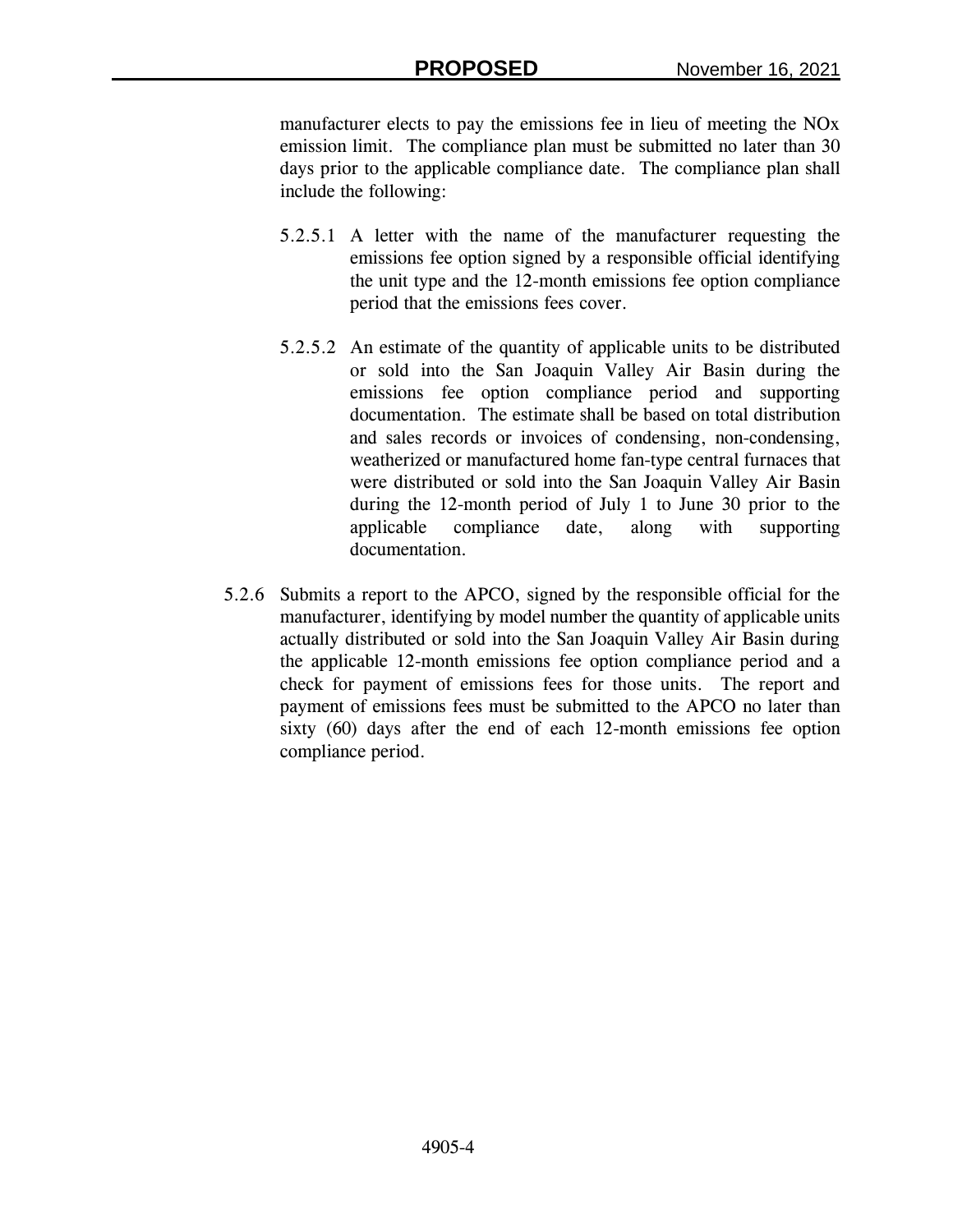| Table 2 Emissions Fee Option     |                                 |                 |                                           |                 |                                    |                           |  |  |
|----------------------------------|---------------------------------|-----------------|-------------------------------------------|-----------------|------------------------------------|---------------------------|--|--|
|                                  |                                 | Phase One       |                                           | Phase Two       |                                    |                           |  |  |
| <b>Size</b><br>Range<br>(Btu/hr) | Furnace<br>Category             | Fee Start Date  | Fee<br>Amount<br>$(\frac{\sqrt{3}}{\pi})$ | Fee Start Date  | Fee<br>Amount<br>$(\frac{\pi}{2})$ | Fee End Date              |  |  |
| $\leq 60,000$                    | <b>Condensing Units</b>         | August 1, 2018  | \$275                                     | October 1, 2018 | \$350                              | September 30, 2019        |  |  |
|                                  | Non-condensing Units            | October 1, 2018 | \$225                                     | April 1, 2019   | \$300                              | September 30, 2019        |  |  |
|                                  | <b>Weatherized Units</b>        | October 1, 2018 | \$225                                     | April 1, 2019   | \$300                              | September 30, 2021        |  |  |
|                                  | <b>Manufactured Homes Units</b> | October 1, 2018 | \$150                                     | April 1, 2019   | \$150                              | September 30,<br>20232021 |  |  |
| > 60,000<br>and<br>$\leq 90,000$ | Condensing Units                | August 1, 2018  | \$300                                     | October 1, 2018 | \$400                              | September 30, 2019        |  |  |
|                                  | Non-condensing Units            | October 1, 2018 | \$250                                     | April 1, 2019   | \$350                              | September 30, 2019        |  |  |
|                                  | <b>Weatherized Units</b>        | October 1, 2018 | \$250                                     | April 1, 2019   | \$350                              | September 30, 2021        |  |  |
|                                  | <b>Manufactured Homes Units</b> | October 1, 2018 | \$150                                     | April 1, 2019   | \$150                              | September 30,<br>20232021 |  |  |
| > 90,000                         | <b>Condensing Units</b>         | August 1, 2018  | \$325                                     | October 1, 2018 | \$450                              | September 30, 2019        |  |  |
|                                  | Non-condensing Units            | October 1, 2018 | \$275                                     | April 1, 2019   | \$400                              | September 30, 2019        |  |  |
|                                  | <b>Weatherized Units</b>        | October 1, 2018 | \$275                                     | April 1, 2019   | \$400                              | September 30, 2021        |  |  |
|                                  | <b>Manufactured Homes Units</b> | October 1, 2018 | \$150                                     | April 1, 2019   | \$150                              | September 30,<br>20232021 |  |  |

#### 6.0 Administrative Requirements

- 6.1 Emission Certification
	- 6.1.1 Certified emissions levels shall be demonstrated by an emission certification approved under any of the following:
		- 6.1.1.1 Certification testing as described in Section 6.2 of this rule,
		- 6.1.1.2 The South Coast Air Quality Management District Certification List for Rule 1111 (NOx Emissions from Natural-gas-fired, Fantype Central Furnaces), or
		- 6.1.1.3 Other emission certification programs approved by the APCO and the United States Environmental Protection Agency.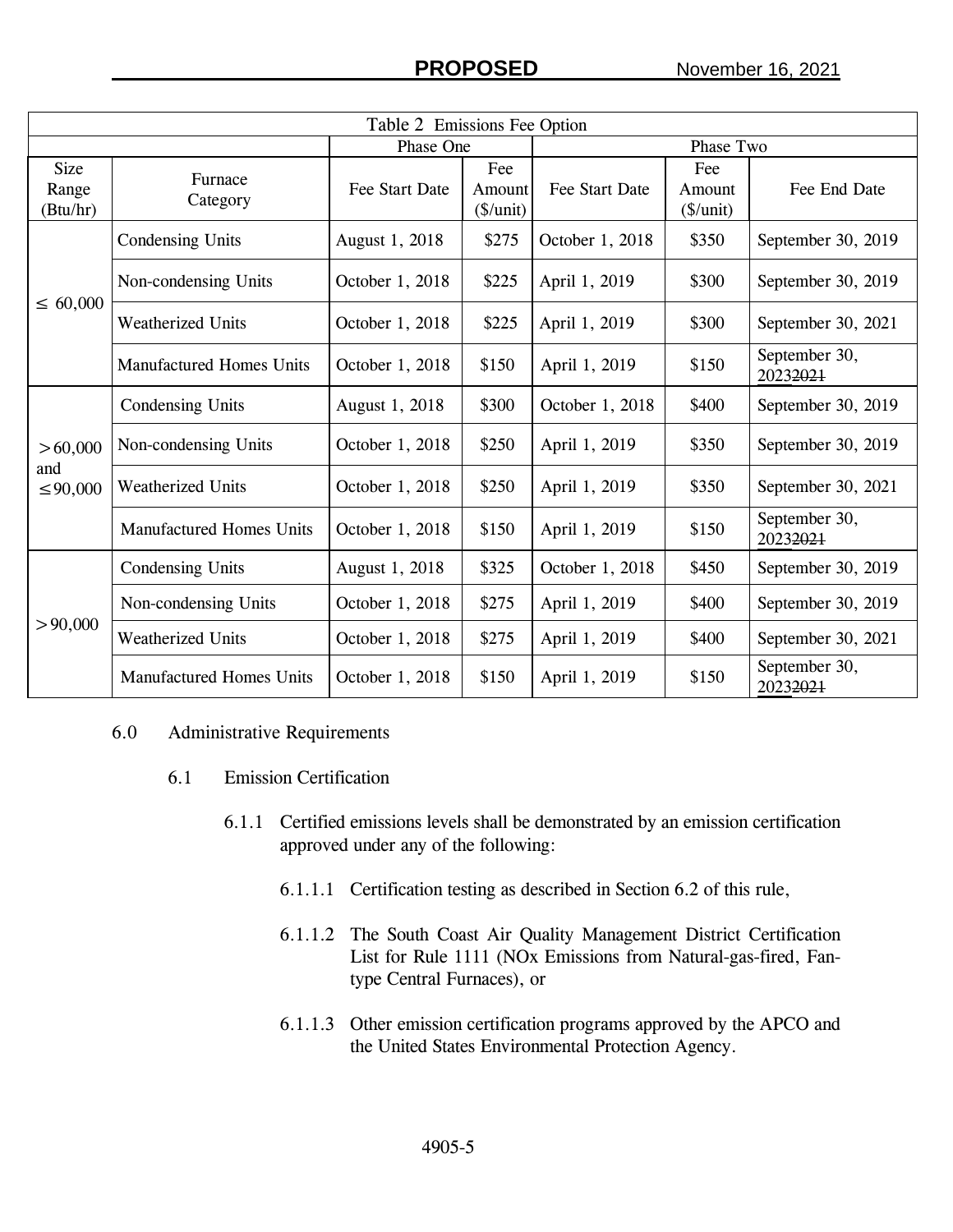- 6.1.2 The manufacturer of the natural gas-fired, fan-type central furnace shall comply with the following labeling requirements:
	- 6.1.2.1 Display the model number of the unit on the shipping container and the rating plate of the unit; and
	- 6.1.2.2 Units manufactured after the applicable compliance date in Table 1 shall display the following on the shipping container and the rating plate of the unit, in addition to the labeling requirements under Section 6.1.2.1:
		- 6.1.2.2.1 Rated heat input capacity or rated cooling capacity,
		- 6.1.2.2.2 The applicable NOx emission limit, and
		- 6.1.2.2.3 The date of manufacture or date code of the unit.
- 6.1.3 Upon request of the APCO, each manufacturer shall submit to the District a statement confirming the unit subject to this rule is in compliance with the emission limit. The statement shall be signed, dated, and shall attest to the accuracy of all information. The statement shall include:
	- 6.1.3.1 Name and address of manufacturer,
	- 6.1.3.2 Brand name,
	- 6.1.3.3 Model number, as it appears on the rating plate of the unit,
	- 6.1.3.4 Rated heat input capacity, British thermal units per hour, and
	- 6.1.3.5 A source test report verifying compliance.
- 6.2 Certification Testing
	- 6.2.1 During testing, each tested natural gas-fired, fan-type central furnace model shall be operated in accordance with the procedures specified in 10 CFR 430, Subpart B, Appendix N.
	- 6.2.2 Compliance with the NOx emission requirements shall be determined using California Air Resources Board Method 100, SCAQMD Method 100.1, or United States Environmental Protection Agency Methods 7E and 3A.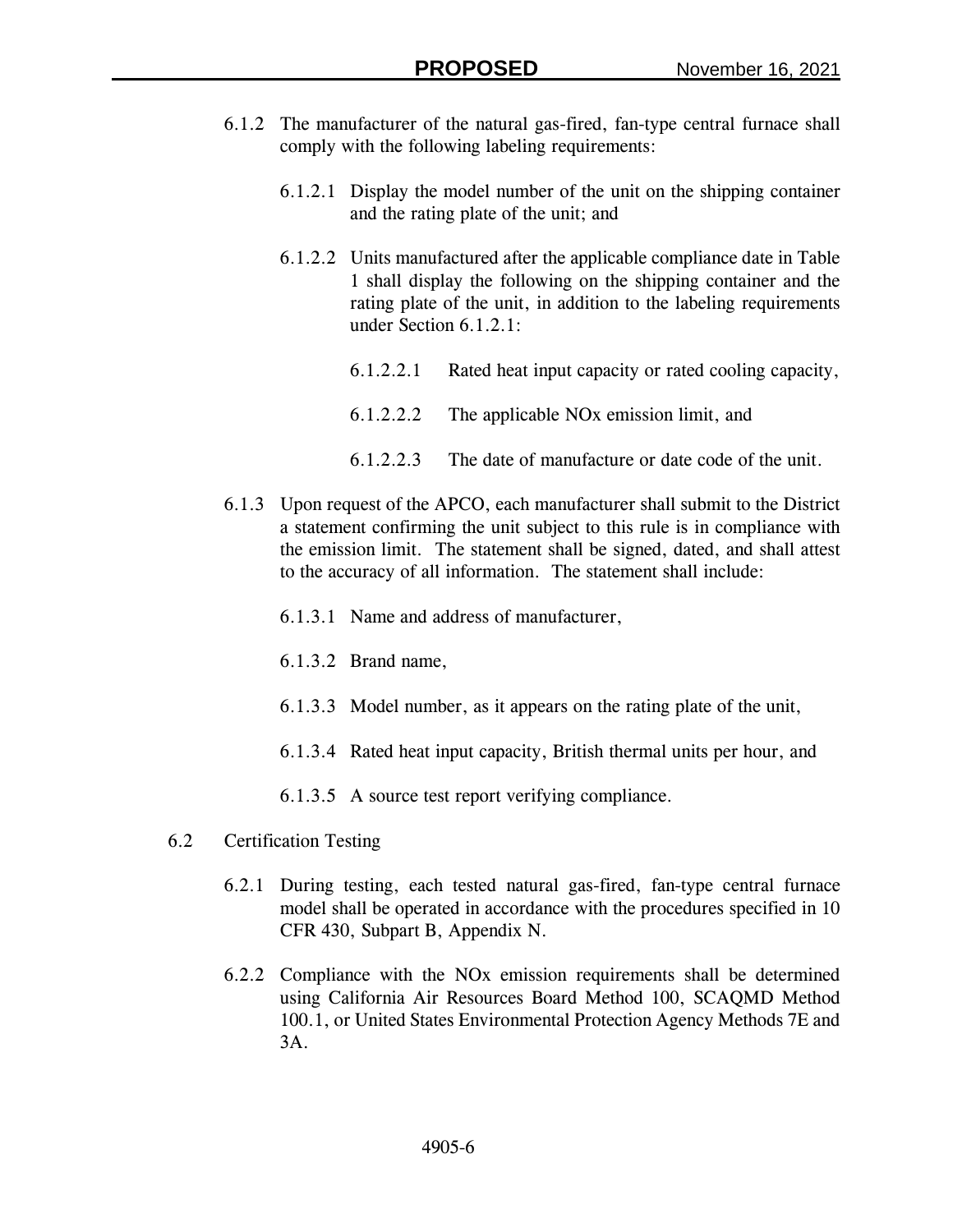# 6.3 Recordkeeping

Any manufacturer, distributor, or contractor who supplies, distributes, sells, offers for sale or installs a furnace in or into the San Joaquin Valley Air Basin shall maintain such records as necessary to demonstrate compliance with this rule for a period of not less than five years and make such records available to the APCO upon request.

# 6.4 Non-Compliant Unit Labeling

Any furnace manufactured after October 1, 2018, using the emissions fee option shall have a label with APCO-approved language on the carton or furnace that clearly displays that the unit does not comply with the NOx limits in Table 1 of this rule.